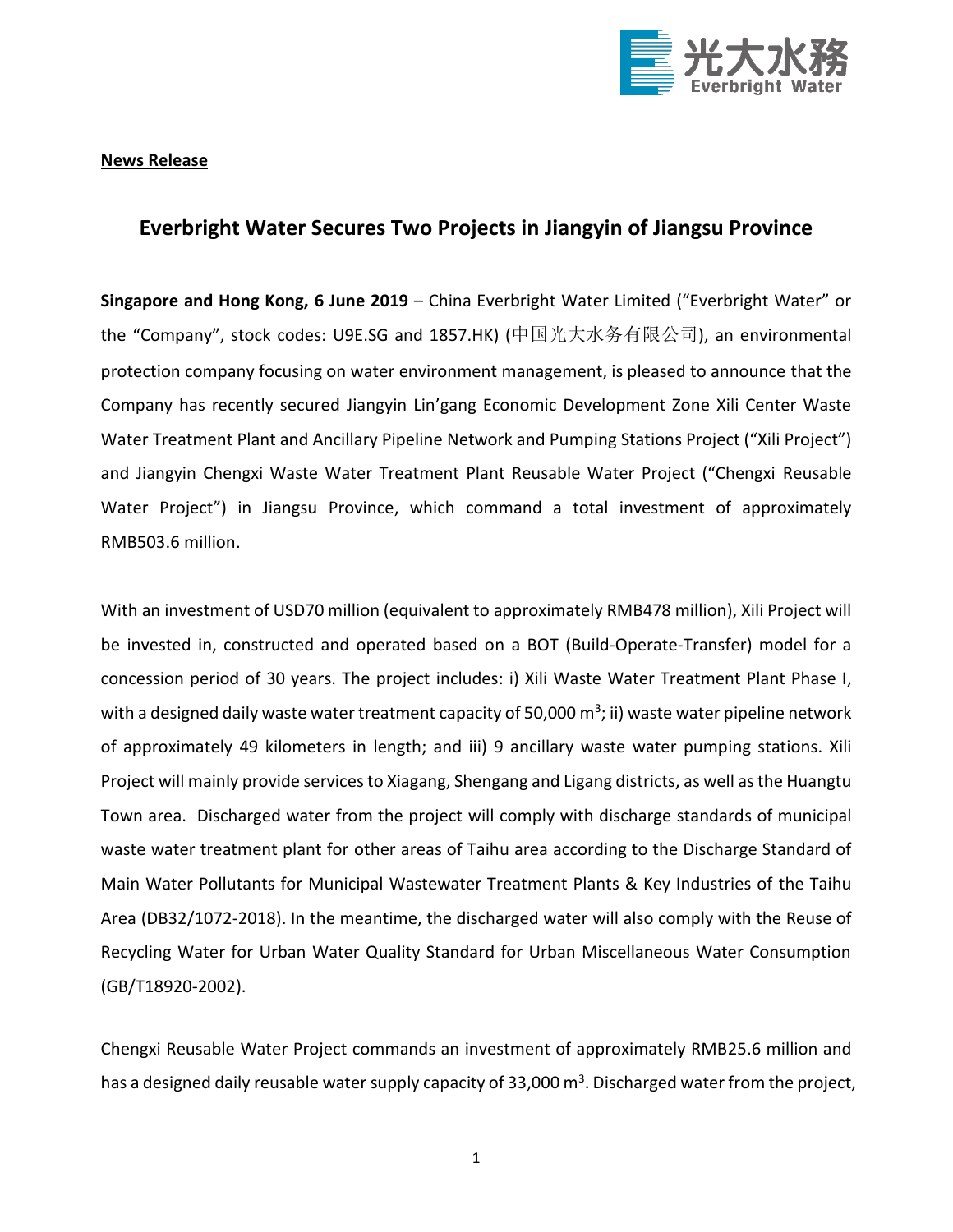

which will be used to replenish water in rivers within the plant, will comply with the Reuse of Urban Recycling Water – Water Quality Standard for Scenic Environment Use (GB/T18921-2002).

**Mr. An Xuesong, Executive Director and CEO of Everbright Water**, said, "Everbright Water has a number of projects that have carried out safe and smooth operations in Jiangyin City for more than a decade. These projects have been providing long-term support for the water environment management in the city in the areas of municipal waste water treatment, industrial waste water treatment, sludge treatment and disposal and reusable water. The continued collaboration between the Company and Jiangyin City is not only a testament to the recognition of and trust in the Company's business strengths by the local government, partners and residents, but also lays a solid foundation for further cooperation between both sides. With the rapid development of Lin'gang Economic Development Zone, Xili Project will meet the growing demand for waste water treatment in the zone, and will better facilitate the zone to satisfy the requirements by relevant environmental protection policies and achieve sustainable development. Everbright Water will adopt various measures, such as optimisation of the overall planning, to achieve synergy among its projects in Jiangyin, improve the overall operational efficiency of these projects and become an outstanding service partner of Jiangyin City in the water environment management sector."

*- End-*